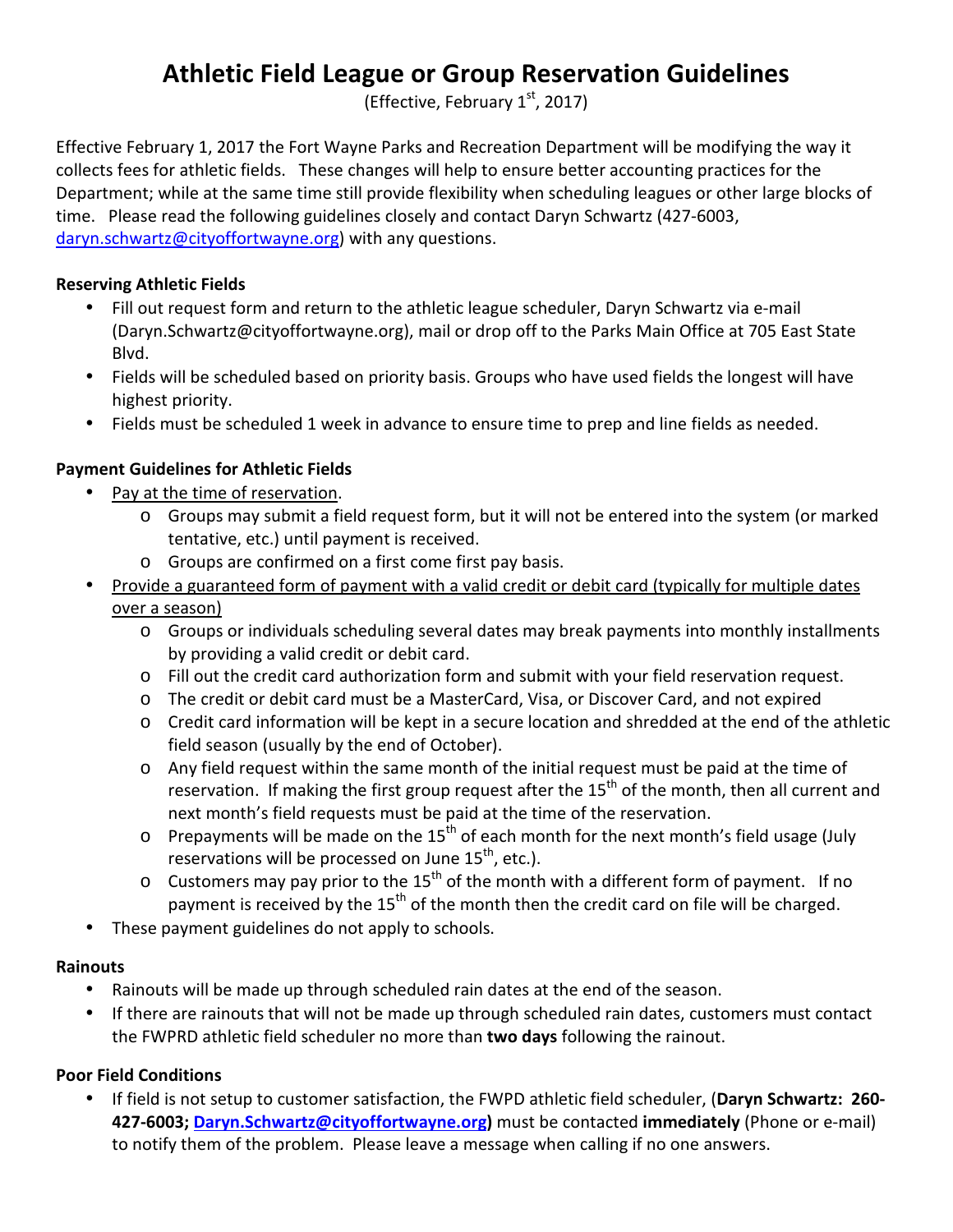- **If you play on the field, then you have accepted the field conditions and you will not receive a refund/credit!**
- Credits or refunds will not be given for fields that have been deemed playable by the field scheduler.
- If the field has been deemed unplayable by the field scheduler, then you will receive a full credit or refund.

# **Cleanup of Fields**

• Groups are responsible for picking up trash, supplies, personal equipment, etc. If fields are left in an unsatisfactory condition, future field reservations could be in jeopardy. **The field area and park (parking lot, restrooms, etc.) should be left in the same condition as when you arrived.**

## **Reserving Athletic Fields for Tournament Use**

- Contact FWPRD athletic field scheduler at (260) 427-6003 or the Administrative Office at (260) 427- 6000 to inquire about availability only.
- Fill out tournament request form and return to the athletic league scheduler (**Daryn Schwartz: 260- 427-6003; Daryn.Schwartz@cityoffortwayne.org)** via email, mail, or drop off to the Parks Main Office at 705 E. State Blvd.
- Tournament reservations must be made at a minimum 1 week before tournament date.
- Full Payment must be made at a minimum of 1 week before first tournament date.